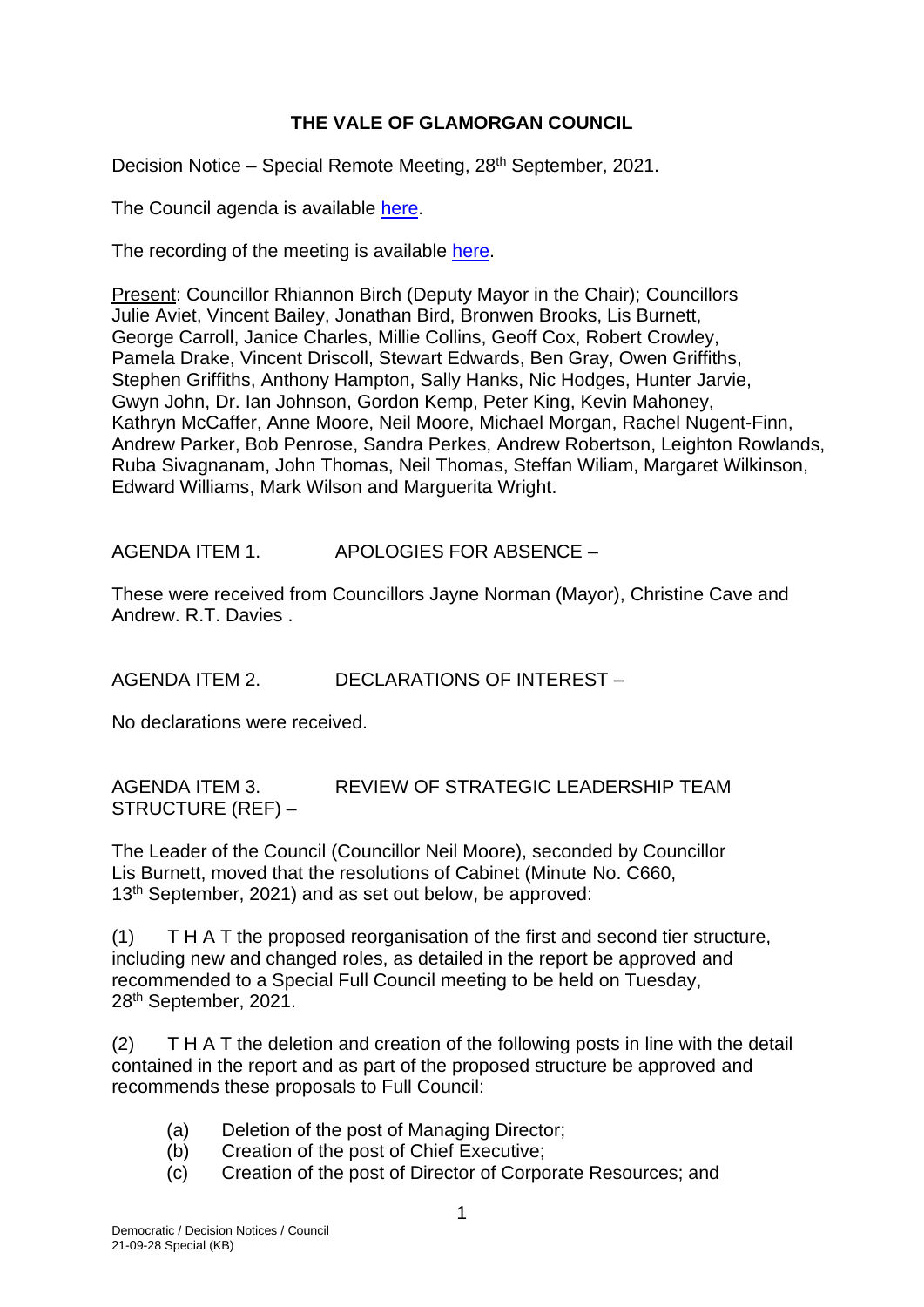(d) Creation of the post of Director of Place.

(3) T H A T the proposed consultation process and implementation timetable be noted.

Councillor George Carroll, seconded by Councillor Vince Bailey, proposed an amendment to Resolution (2) of Cabinet Minute C660 by seeking the deletion of point (c) Creation of the post of Director of Corporate Resources and point (d) Creation of the post of Director of Place.

A Recorded Vote then took place on the above Amendment as follows:

| <b>Members</b>           | For        | <b>Against</b> | <b>Abstain</b> |
|--------------------------|------------|----------------|----------------|
| <b>Julie Aviet</b>       |            | $\sqrt{}$      |                |
| <b>Rhiannon Birch</b>    |            | $\sqrt{ }$     |                |
| <b>Vincent Bailey</b>    | $\sqrt{}$  |                |                |
| Jonathan Bird            |            | $\sqrt{}$      |                |
| <b>Bronwen Brooks</b>    |            | $\sqrt{ }$     |                |
| <b>Lis Burnett</b>       |            | $\sqrt{}$      |                |
| <b>George Carroll</b>    | $\sqrt{ }$ |                |                |
| <b>Janice Charles</b>    | $\sqrt{}$  |                |                |
| <b>Millie Collins</b>    |            | $\sqrt{ }$     |                |
| <b>Geoff Cox</b>         |            | $\sqrt{}$      |                |
| <b>Robert Crowley</b>    | $\sqrt{2}$ |                |                |
| Pamela Drake             |            | $\sqrt{}$      |                |
| <b>Vince Driscoll</b>    | $\sqrt{2}$ |                |                |
| <b>Stewart Edwards</b>   | $\sqrt{ }$ |                |                |
| Ben Gray                 |            | $\sqrt{ }$     |                |
| <b>Owen Griffiths</b>    | $\sqrt{}$  |                |                |
| <b>Stephen Griffiths</b> |            |                |                |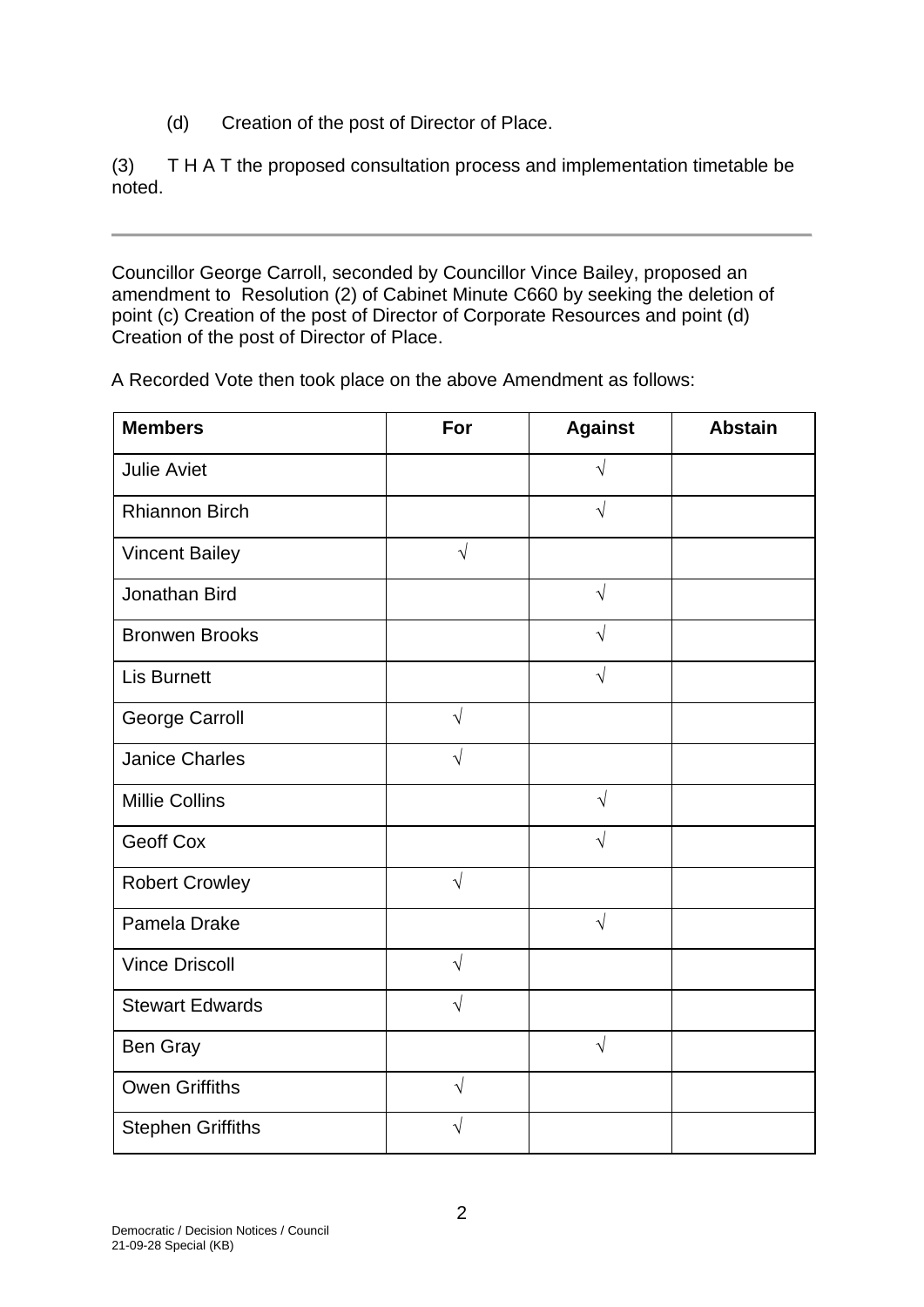| Anthony Hampton         | V          |            |  |
|-------------------------|------------|------------|--|
| <b>Sally Hanks</b>      |            | $\sqrt{}$  |  |
| Nic Hodges              |            | V          |  |
| Hunter Jarvie           |            | $\sqrt{}$  |  |
| Gwyn John               |            | $\sqrt{ }$ |  |
| lan Johnson             |            | $\sqrt{}$  |  |
| Gordon Kemp             | $\sqrt{}$  |            |  |
| Peter King              |            | $\sqrt{ }$ |  |
| Kevin Mahoney           | $\sqrt{ }$ |            |  |
| Kathryn McCaffer        |            | $\sqrt{ }$ |  |
| Anne Moore              |            | V          |  |
| <b>Neil Moore</b>       |            | V          |  |
| Michael Morgan          |            | $\sqrt{}$  |  |
| Rachel Nugent-Finn      | $\sqrt{}$  |            |  |
| <b>Andrew Parker</b>    |            | $\sqrt{ }$ |  |
| <b>Bob Penrose</b>      | $\sqrt{ }$ |            |  |
| <b>Sandra Perkes</b>    |            | $\sqrt{}$  |  |
| <b>Andrew Robertson</b> | V          |            |  |
| Leighton Rowlands       | $\sqrt{}$  |            |  |
| Ruba Sivagnanam         |            | $\sqrt{2}$ |  |
| John Thomas             |            | $\sqrt{}$  |  |
| <b>Neil Thomas</b>      |            | $\sqrt{}$  |  |
| <b>Steffan Wiliam</b>   |            | $\sqrt{ }$ |  |
| Margaret Wilkinson      |            | $\sqrt{}$  |  |
| <b>Edward Williams</b>  |            | $\sqrt{}$  |  |
| Mark Wilson             |            | $\sqrt{}$  |  |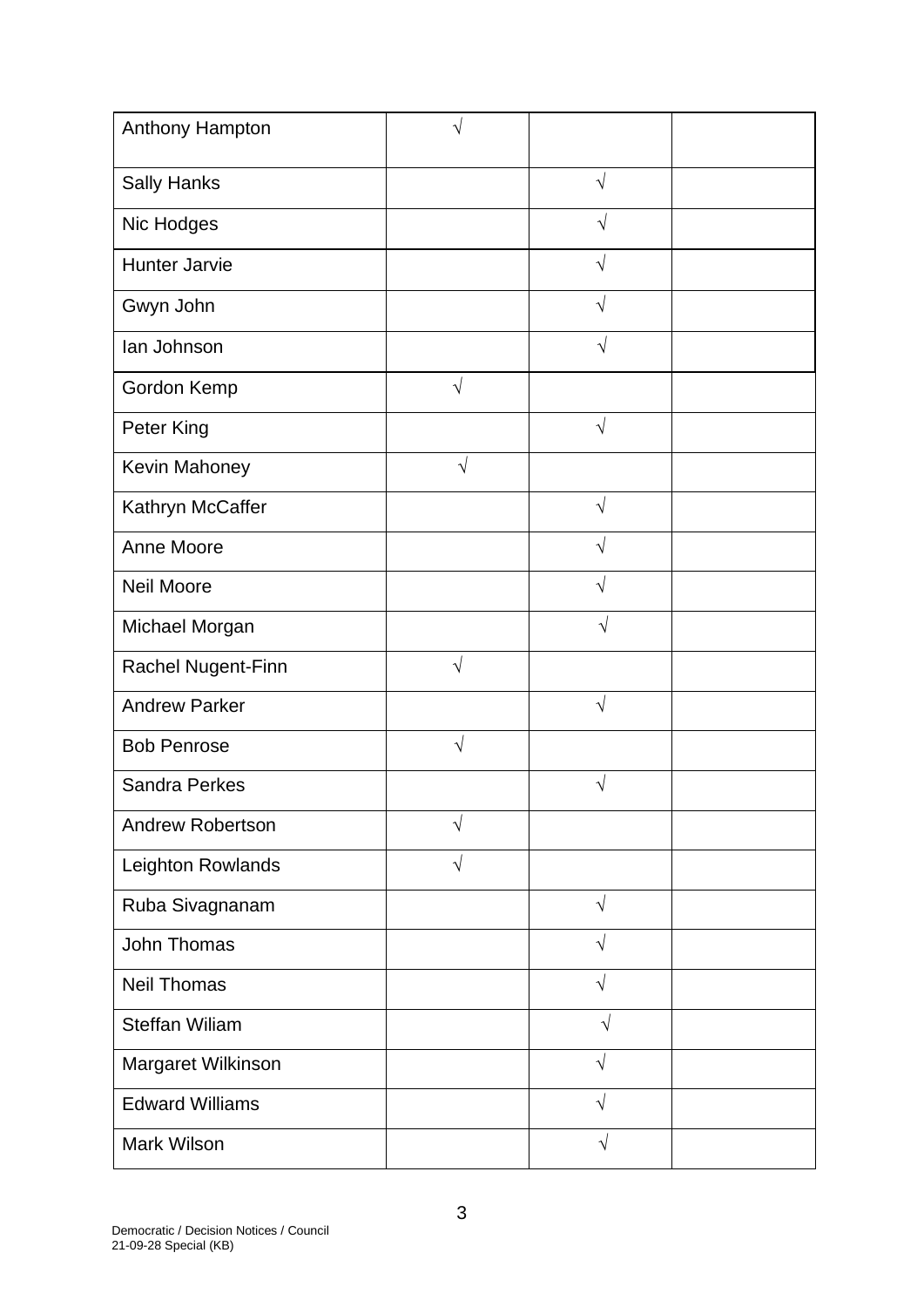| Marguerita Wright |    |    |  |
|-------------------|----|----|--|
| <b>TOTAL</b>      | 16 | 28 |  |

The Amendment was lost.

A Recorded Vote then took place on the Leader's original Motion and as contained within the Cabinet reference of 13<sup>th</sup> September, 2021 as follows:

| <b>Members</b>           | For        | <b>Against</b> | <b>Abstain</b> |
|--------------------------|------------|----------------|----------------|
| <b>Julie Aviet</b>       | $\sqrt{ }$ |                |                |
| <b>Rhiannon Birch</b>    | $\sqrt{ }$ |                |                |
| <b>Vincent Bailey</b>    |            | $\sqrt{}$      |                |
| Jonathan Bird            | $\sqrt{ }$ |                |                |
| <b>Bronwen Brooks</b>    | $\sqrt{ }$ |                |                |
| <b>Lis Burnett</b>       | $\sqrt{}$  |                |                |
| <b>George Carroll</b>    |            | $\sqrt{ }$     |                |
| <b>Janice Charles</b>    |            | $\sqrt{}$      |                |
| <b>Millie Collins</b>    | $\sqrt{ }$ |                |                |
| <b>Geoff Cox</b>         | $\sqrt{ }$ |                |                |
| <b>Robert Crowley</b>    |            | $\sqrt{ }$     |                |
| Pamela Drake             | $\sqrt{}$  |                |                |
| <b>Vince Driscoll</b>    |            | $\sqrt{ }$     |                |
| <b>Stewart Edwards</b>   |            | $\sqrt{}$      |                |
| Ben Gray                 | $\sqrt{ }$ |                |                |
| <b>Owen Griffiths</b>    |            | V              |                |
| <b>Stephen Griffiths</b> |            | $\sqrt{ }$     |                |
| Anthony Hampton          |            | $\sqrt{}$      |                |
| <b>Sally Hanks</b>       | $\sqrt{}$  |                |                |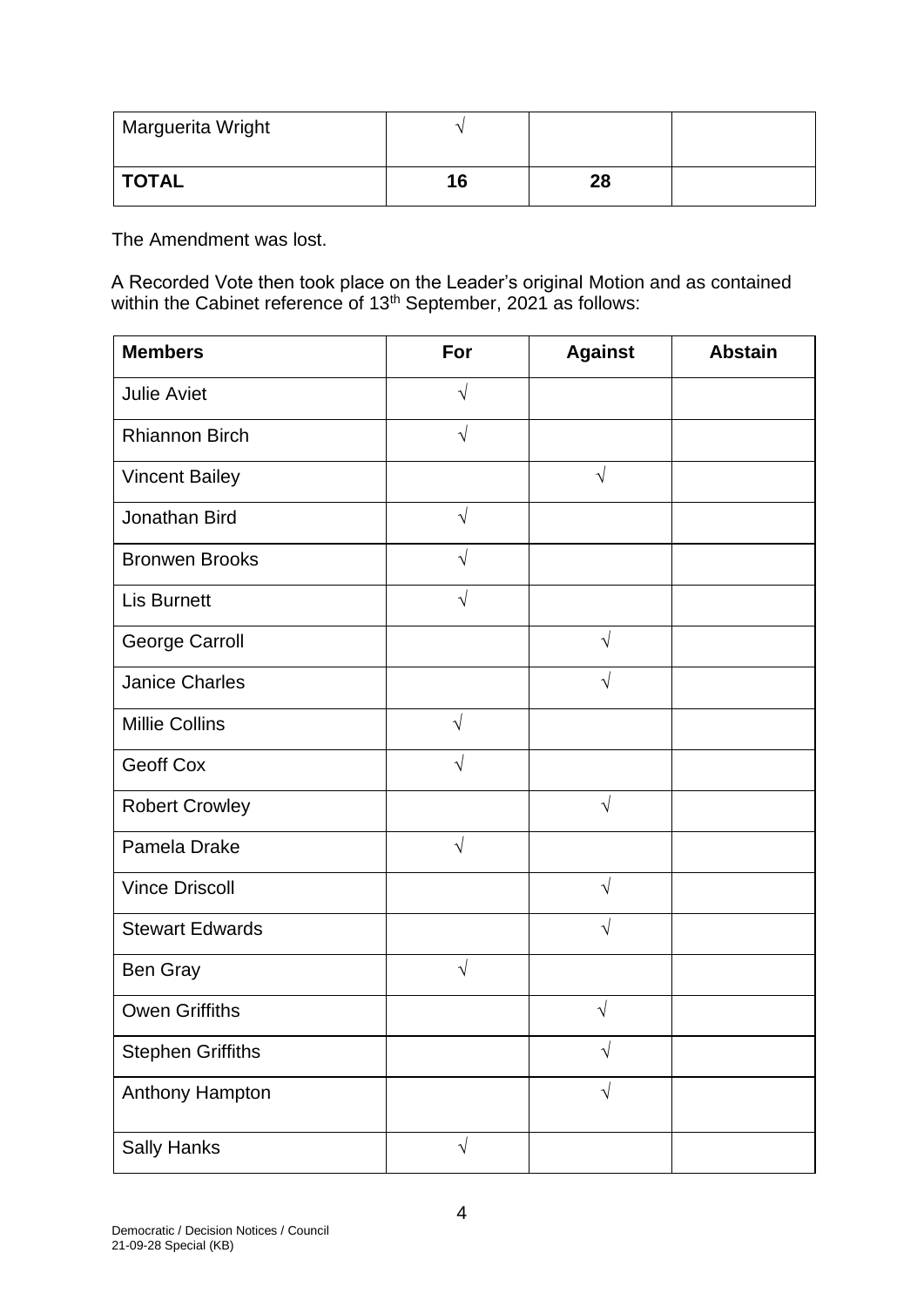| Nic Hodges              | $\sqrt{}$  |            |  |
|-------------------------|------------|------------|--|
| <b>Hunter Jarvie</b>    | $\sqrt{2}$ |            |  |
| Gwyn John               | $\sqrt{ }$ |            |  |
| lan Johnson             | $\sqrt{}$  |            |  |
| Gordon Kemp             |            | $\sqrt{}$  |  |
| Peter King              | $\sqrt{}$  |            |  |
| Kevin Mahoney           |            | $\sqrt{}$  |  |
| Kathryn McCaffer        | $\sqrt{2}$ |            |  |
| Anne Moore              | $\sqrt{ }$ |            |  |
| Neil Moore              | V          |            |  |
| Michael Morgan          | $\sqrt{}$  |            |  |
| Rachel Nugent-Finn      |            | $\sqrt{}$  |  |
| <b>Andrew Parker</b>    | $\sqrt{}$  |            |  |
| <b>Bob Penrose</b>      |            | $\sqrt{ }$ |  |
| <b>Sandra Perkes</b>    | $\sqrt{ }$ |            |  |
| <b>Andrew Robertson</b> |            | $\sqrt{}$  |  |
| Leighton Rowlands       |            | V          |  |
| Ruba Sivagnanam         | $\sqrt{}$  |            |  |
| John Thomas             | $\sqrt{2}$ |            |  |
| <b>Neil Thomas</b>      | $\sqrt{ }$ |            |  |
| Steffan Wiliam          | $\sqrt{}$  |            |  |
| Margaret Wilkinson      | $\sqrt{2}$ |            |  |
| <b>Edward Williams</b>  | $\sqrt{2}$ |            |  |
| <b>Mark Wilson</b>      | $\sqrt{}$  |            |  |
| Marguerita Wright       |            | $\sqrt{ }$ |  |
| <b>TOTAL</b>            | 28         | 16         |  |